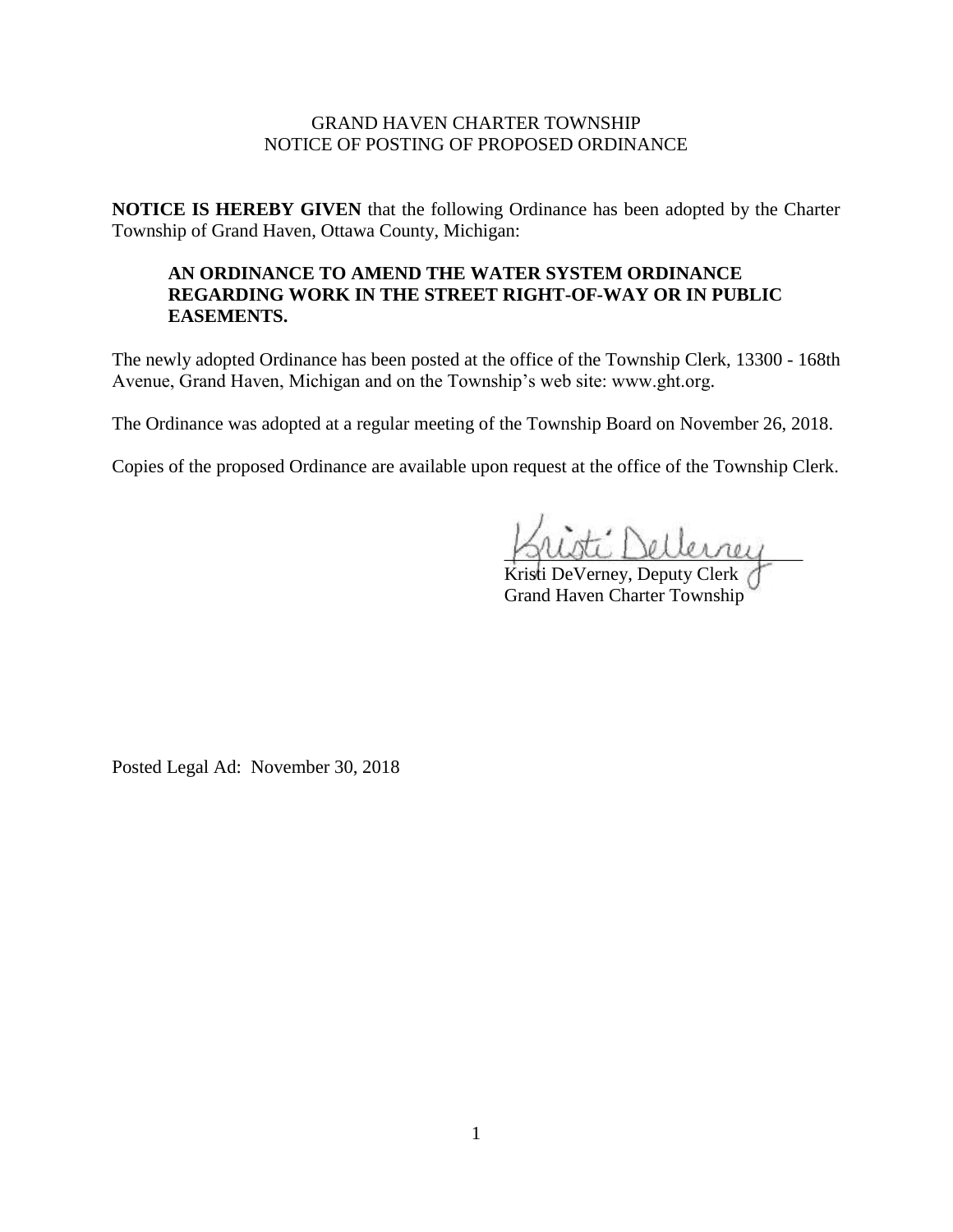### **WATER SYSTEM AMENDMENT ORDINANCE CHARTER TOWNSHIP OF GRAND HAVEN, MICHIGAN Ord. No. 567, Eff. December 30, 2018**

# **AN ORDINANCE TO AMEND THE WATER SYSTEM ORDINANCE REGARDING WORK IN THE STREET RIGHT-OF-WAY OR IN PUBLIC EASEMENTS.**

GRAND HAVEN CHARTER TOWNSHIP, COUNTY OF OTTAWA, AND STATE OF MICHIGAN, ORDAINS

Section 1. Work in Right-of-Way. Section 13 of the Grand Haven Charter Township Water System Ordinance, Ordinance No. 442, as amended, is amended in its entirety to state as follows.

## **Sec. 13 WORK IN RIGHT-OF-WAY**

All water system work in the street right-of-way or in public easements, including service lines to the property line, shall be constructed and performed by the Township or its agents or contractors.

The Township may waive this requirement if the party doing the work or contracting for the work deposits an adequate escrow amount with the Township, or otherwise posts adequate security for and acceptable to the Township (*e.g., performance bond, irrevocable bank letter of credit, etc*.).

 Section 2. Effective Date. This Ordinance was approved and adopted by the Township Board of the Charter Township of Grand Haven, Ottawa County, Michigan, on November 26, 2018, after introduction and a first reading on October 8th, 2018, and publication after such first reading as required by Michigan Act 359 of 1947, as amended. This Ordinance shall take effect 30 days after its publication following adoption.

 $\overline{\phantom{a}}$  , and the contract of the contract of the contract of the contract of the contract of the contract of the contract of the contract of the contract of the contract of the contract of the contract of the contrac

Mark Reenders, Supervisor Laurie Larsen, Clerk